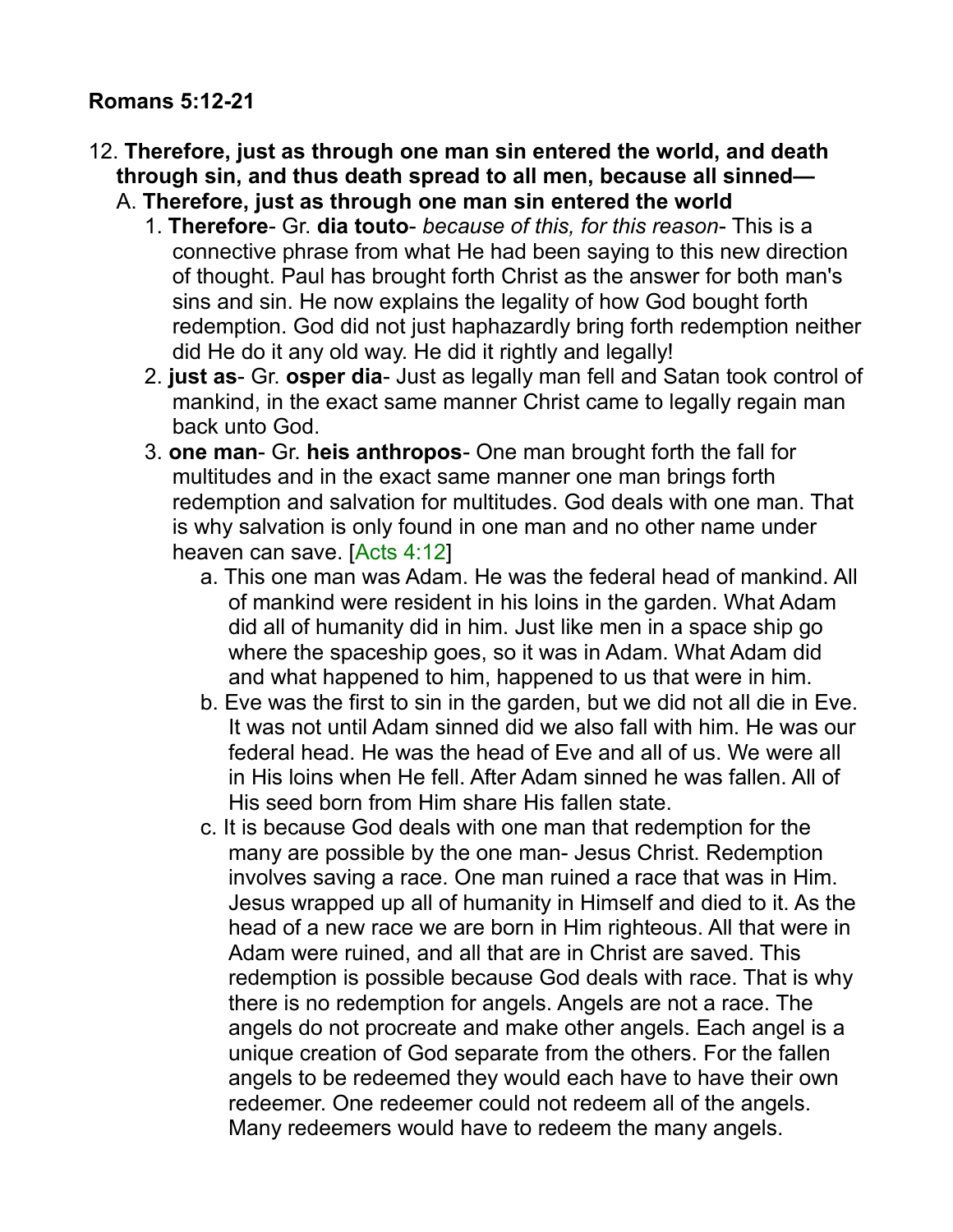Because God deals with a race in one person, God could redeem humanity in one person- Jesus. God placed Adam into Christ and Adam was put to death in Him. All in Adam then died in Christ. God raised up Christ and placed every believer into Christ. The fall of Adam was forced upon all people, but God in love allows us to choose to be saved. What Satan does he does by force. What God does He does by love. Love demands a choice. If not it is slavery. Satan enslaves, but God liberates by giving choice. By raising Christ from the dead, he raised all of us in Him as well.

d. The marvelous mystery of God is that I was placed into Christ, before I was ever in Adam. [Ephesians 1:4] says I was chosen in Christ before the foundation of the world. God had the answer of redemption before there was a fall. God saw me first in Christ before I was ever in Adam. What a glorious mystery! God saw me in the new race of Christ before I fell in the old race of Adam!

### B. **sin entered the world**

- 1. **sin** Gr. **Harmartia** The singular principle of sin [noun], not plural acts of sin [verb]. Sinning proceed from the principle of sin.
- 2. **entered** Gr. **eiserchomai** *to come into*
- 3. **the world** Gr. **kosmos**
	- a. The principle of sin is was passed to Cain and Abel by Adam's semen. The principle of sin is passed from each father to His children both male and female. All human men and women have the principle of sin in them, but it is the father that passes it on to his children.
	- b. The principle of sin resides in the physical body. [Romans 6:6, Romans 6:12, Romans 7:5, Romans 7:23, Romans 8:3, Romans 8:10]
	- c. The physical body is not evil, it is what is in the human body that is evil [the principle of sin], which is the reason we all will die physically. If you have a splinter in your finger, you finger is not bad, but what is lodged in your finger is. It is the same thing with the principle of sin.

## C. **and death through sin**

- 1. In the context this verse is talking about physical death.
- 2. It is true however, that spiritual death precedes physical death. Adam died spiritually before he died physically.
- 3. The principle of sin is passed from a father to his children. It is this principle of sin in the body that causes physical death even in infants. God creates all spirits alive. It is not until the age of accountability is sin imputed to a person's spirit and they die spiritually and are cut off from God. Babies that die go into the presence of God because their spirit's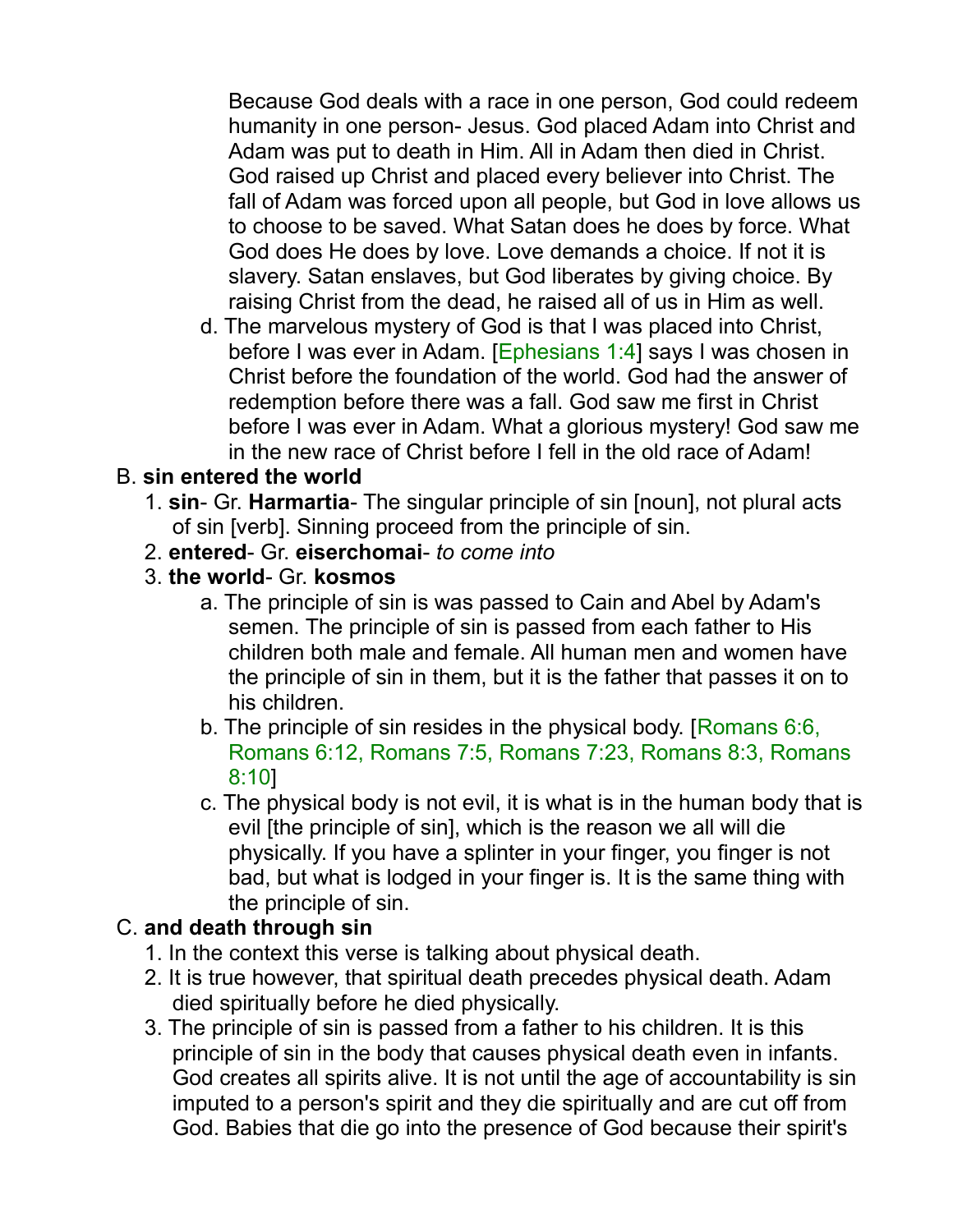are still alive unto God. However, multitudes of babies have experienced death from disease and failure to thrive. Death reigns over all humanity. All humans will die physically because of the sin principle in their flesh.

### D. **and thus death spread to all men**

1. This again is speaking of the universality of physical death.

# E. **For all sinned**

1. How did all men sin which brought forth physical death? All of us sinned in Adam when He sinned. The word sin means to miss the mark. Let's take our analogy of a space ship again. Let's say that the space ship that took Neil Armstrong and Buzz Aldrin to the moon missed it's mark and went off course thousands of miles from the moon. Could the astronauts hit their target when what they were in missed it? No, they missed the target to the degree that what they were in missed it. Adam missed the mark of God's perfection, sinned and fell. We were in him! What did we do? We also missed the mark, sinned, and fell as well! Because of this all men will die. The wages of sin is death. [Romans 6:23] We will see this point proven out in Paul's explanation of the fall of man in Adam in the next two verses.

### 13. **(For until the law sin was in the world, but sin is not imputed when there is no law.**

## A. **For until the law sin was in the world**

1. Again the principle of sin was passed from Adam unto His children and thus it goes from father to children thereafter.

2. All mankind is born with the sin in their flesh, which is the agent of physical death in all people.

# B. **but sin is not imputed when there is no law**

- 1. **imputed** Gr. **ellogeo to put into account**
- 2. There can be no penalty where there is no law. Sin can be present with no law, but it cannot be transgression until Law is introduced. Once Law is introduced sin becomes transgression.
- 3. The wages of sin is death- [Romans 6:23] This presents a problem. If there was no law given before Mt. Sinai, then why did all of humanity still die? Paul answers this in the next verse.

#### 14. **Nevertheless death reigned from Adam to Moses, even over those who had not sinned according to the likeness of the transgression of Adam, who is a type of Him who was to come.**

- A. **Nevertheless death reigned from Adam to Moses**
	- 1. **reigned** Gr. **basileuo** *to rule as king*
	- 2. Death reigned from Adam to Moses, but if the wages of sin is death,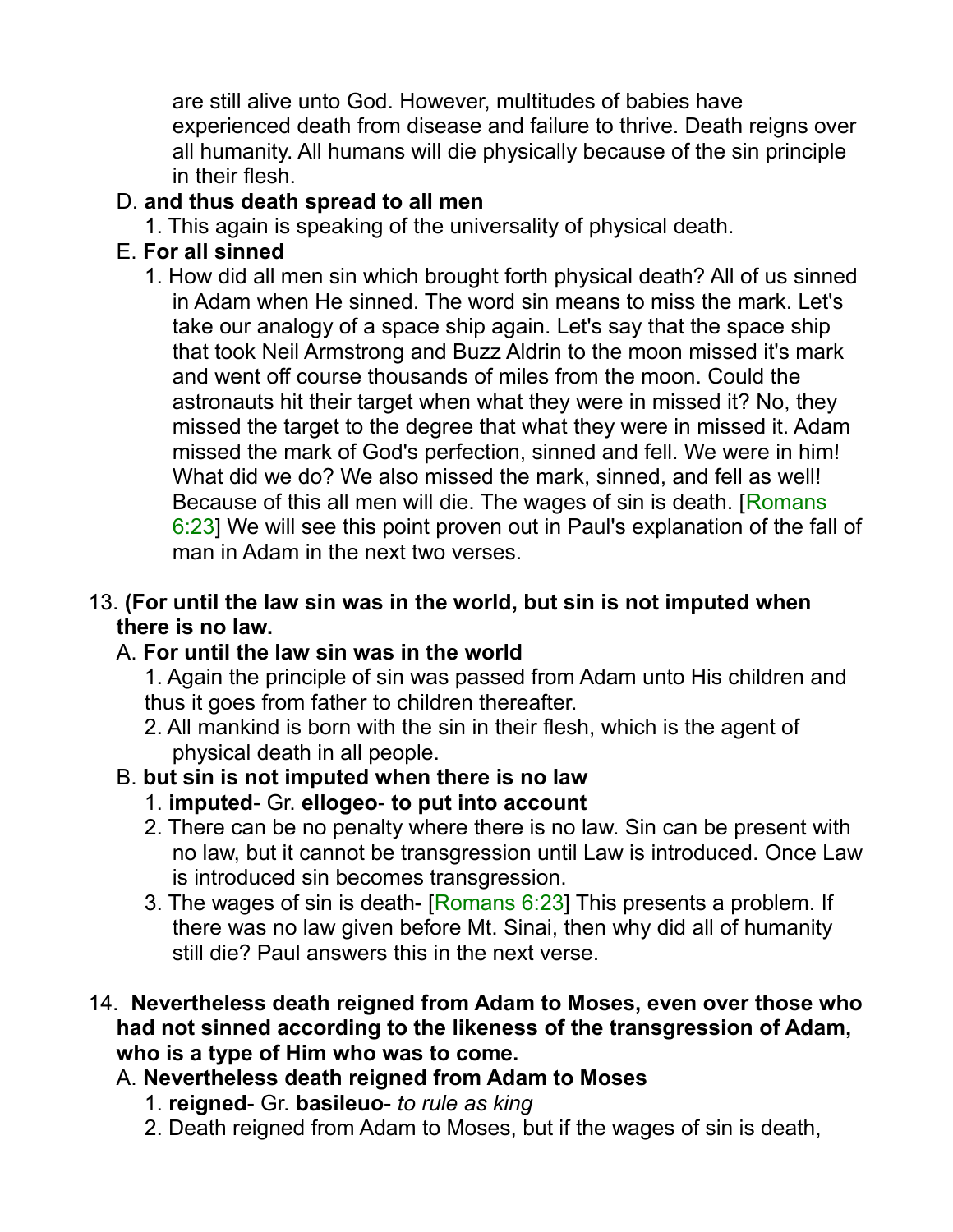and no one had the law to break which would incur the death sentence, then why did all die from Adam to Moses?

- B. **even over those who had not sinned according to the likeness of the transgression of Adam**
	- 1. **likeness** Gr. **homoioma** *a figure, image, likeness, representation*
	- 2. **transgression** Gr. **parabasis** *to step besides, the breach of a definite, promulgated, ratified law*
	- 3. Notice that this verse did not say that those from Adam to Moses did not sin. This verse said they did not sin in the likeness of how Adam did. Those from Adam and Eve did not have any laws to break. They still sinned because sin is anything outside of the will and nature of God. However, they were not guilty of transgression. Adam's sin in the garden was not just sin, but it was transgression. God had given Him one law- Do not eat of the fruit of the knowledge of good and evil. He even gave Adam the penalty if he did, which is that he would die. This is the giving of a law and when Adam broke it he was guilty of transgression not just sin.
	- 4. Why did all those who lived from Adam to Moses still die even though they had no law? It was because of Adam's transgression. Adam incurred the death penalty when He ate of the forbidden fruit. Sin entered his body that day and when Adam and Eve had children that sin principle was passed to their children. It was the sin principle introduced from Adam passed on throughout humanity that is the reason all people die physically! There is not one human that does not have the sin principle working in their body, thus all will die because of it. There was only one man who was born without the sin principle in him, and that person was Jesus Christ. Jesus was born of a virgin. Since the woman does not pass the sin nature on to the children, but the father does, Jesus was born without a sin nature. Jesus' Father was God, who had no sin in Him to pass to Jesus. The blood of a child comes from their father. Jesus did not receive tainted blood from Joseph. His blood came from His Father which means His blood was the blood of God shed for our sins past, present, and future!
- 15. **But the free gift** *is* **not like the offense. For if by the one man's offense many died, much more the grace of God and the gift by the grace of the one Man, Jesus Christ, abounded to many.** 
	- A. **But the free gift is not like the offense**
		- 1. **free gift** Gr. **charisma** *gift of grace*
		- 2. **offense** Gr. **parabasis** *same Greek word translated transgression*
		- 3. How is the free gift of Christ not the same of the offense that came through Adam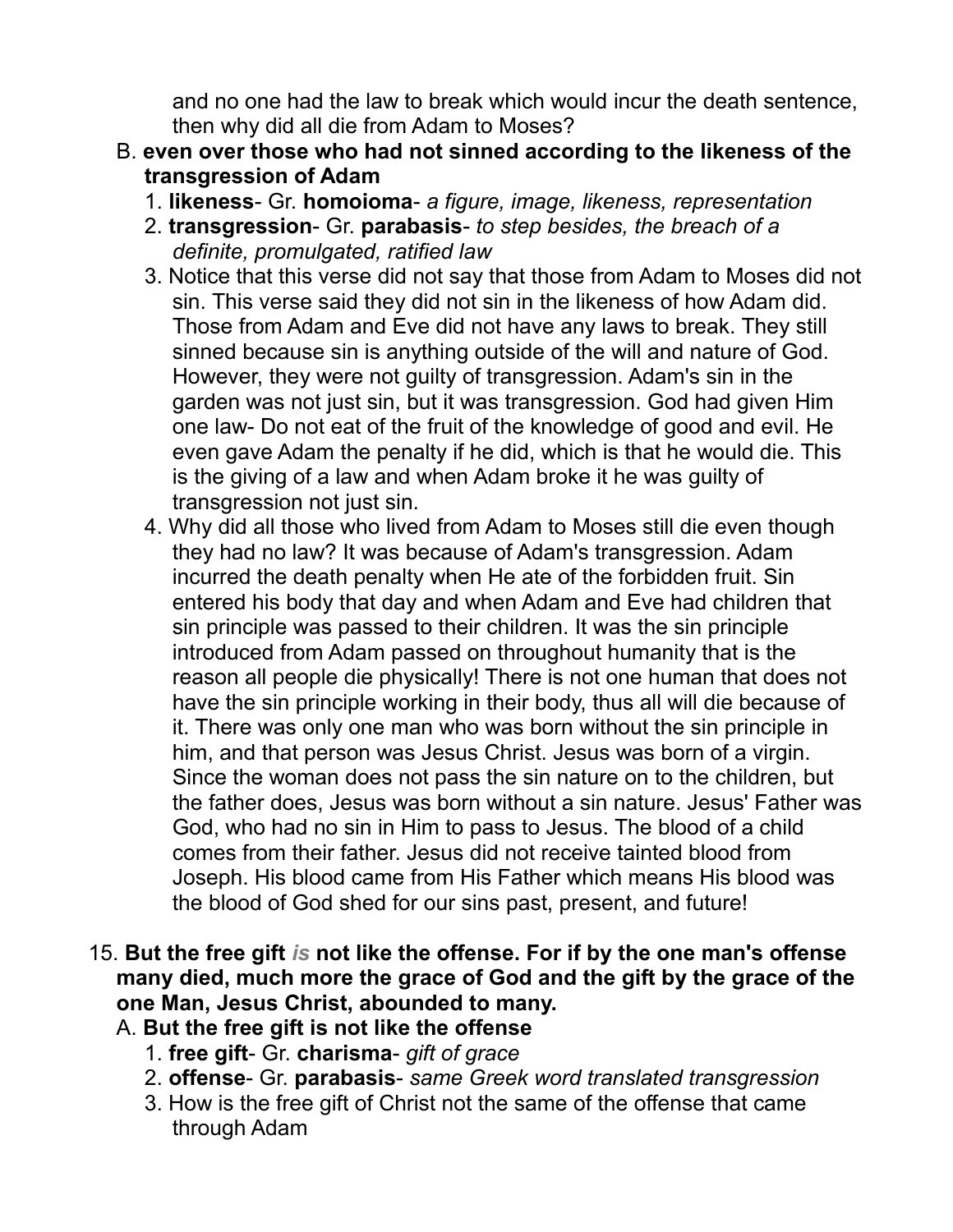- a. Here is the biggest difference- Adam transgression and the resulting death came upon humanity and humanity had no choice in the matter. It was forced upon them. How is what Jesus did different? It is different because what Jesus did which was to die and bring justification for all, is given as a gift. A gift is not a gift if it is forced on someone. A gift means it must be received or rejected. God will never force salvation on anyone. Every person has a choice to receive this gift by faith, or reject it in unbelief. Grace must be received or rejected. There is no middle ground between the two. To not receive God's gift of grace is to reject it.
- b. The error of Universalism says that all men are automatically saved because of what Jesus did for them whether they believe or receive Christ. This is wrong! This teaching is basically calling this verse false and saying that Christ's work is exactly the same as Adam's. Adam's deed forced death on us, and universalism teaches that life is also forced on all. Wrong, wrong, wrong! The devil forces, God gives us all a choice.

### B. **For if by the one man's offense many died**

- 1. Adam's trespass caused the sin principle to pass to all his ancestors, so then all of them will die physically.
- C. **much more the grace of God and gift by the grace of the one Man, Jesus Christ, abounded to many**
	- 1. **grace of God**
	- 2. **gift** Gr. *dorea*
	- 3. This verse uses the words gift, grace of God, gift by grace, to describe what Jesus did and now offers. Nowhere do you see what Adam's work called a gift or given by grace. Adam's work of trespass and subsequent death was forced upon mankind. Jesus offers salvation and righteousness as a gift of His grace!
	- 4. **abounded to many** God's gifts are always bountiful and tend to plenty. Adam's deed that passed on to us causes diminishment, lack, and poverty.
	- 5. **many** Some would misinterpret [Matthew 7:14] to say that there will be few saved people. However, Revelation is clear that the redeemed through the blood of the lamb cannot be numbered! [Rev. 7:9]This number however is few in the comparison of those who will be lost and damned due to their unbelief and rejection of Jesus Christ.
- 16. **And the gift** *is* **not like** *that which came* **through the one who sinned. For the judgment** *which came* **from one** *offense resulted* **in condemnation, but the free gift** *which came* **from many offenses** *resulted* **in justification.**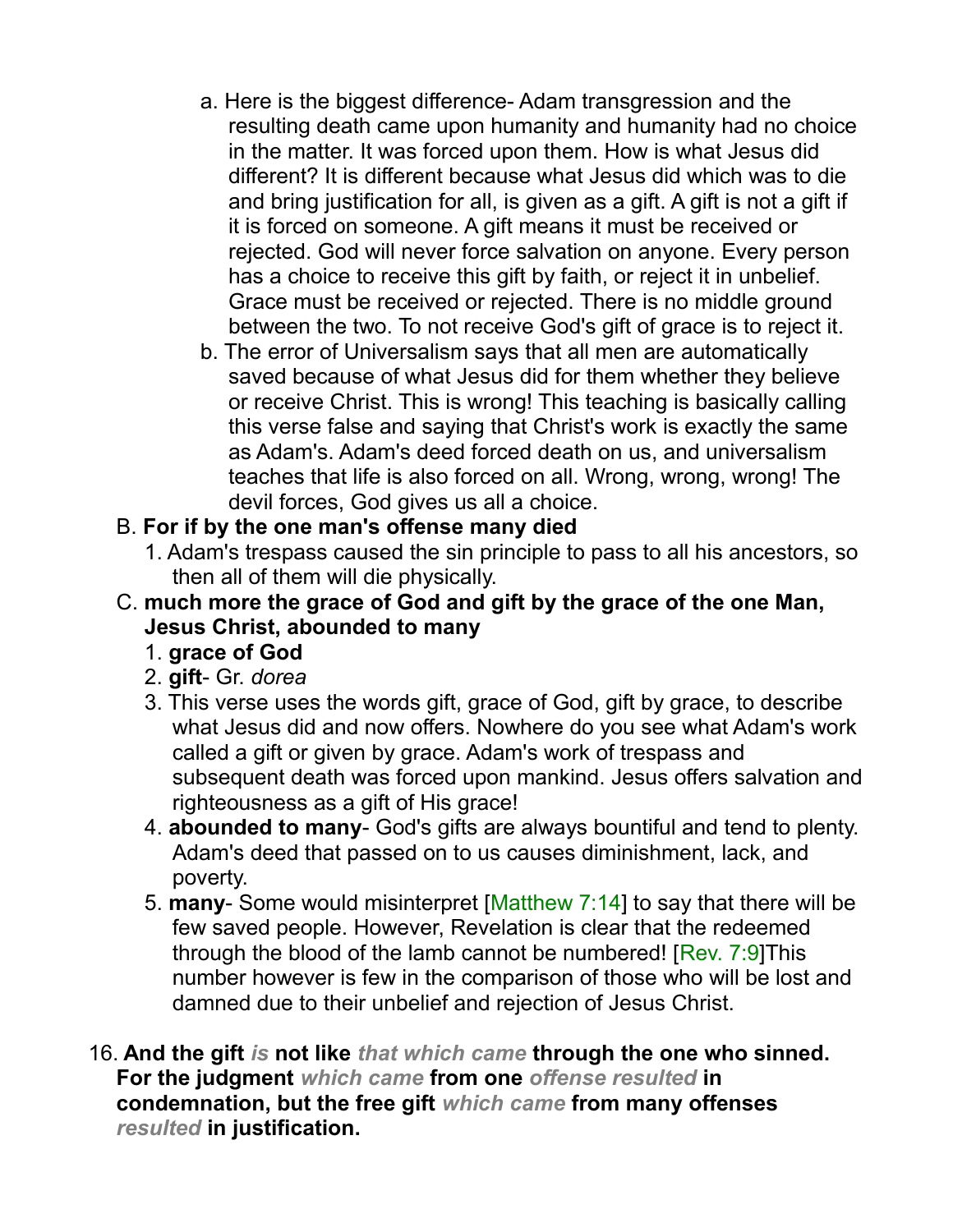## A. **And the gift is not like that which came through the one who sinned.**

- 1. Again the apostle uses the word gift in reference to the finished work of Christ. This is what makes it not like the act of Adam.
- B. **For the judgment which came from one offense resulted in condemnation**
	- 1. judgment- Gr. krima
	- 2. The one trespass of Adam resulted in condemnation for all mankind. That judgment was death. [Romans 6:23]
- C. **but the free gift which came from many offenses resulted in justification**
	- 1. **free gift** Once again it is stressed that what Jesus did and offers is a free gift to be accepted or rejected. It is not forced on anyone like Adam's was.
		- a. Jesus bore the full number of the sins of mankind. His one act of obedience brought justification.
	- 2. **justification** Gr. dikaioma- a state of being right, one being in the state of being as they ought to be before God.
	- 3. Adam produced one trespass that brought judgment. Jesus bore a multitude of trespasses and their judgment, put them all away, and brought justification. Jesus is more powerful than Adam!
- 17. **For if by the one man's offense death reigned through the one, much more those who receive abundance of grace and of the gift of righteousness will reign in life through the One, Jesus Christ.)**
	- A. **For if by the one man's offense death reigned through the one.**
		- 1. **reigned** Gr. **basileuo** *to rule*
		- 2. Sin rules over man because of Adam, but man was created to rule. Jesus the Man is ruler of all!
	- B. **much more those who receive abundance of grace and of the gift of righteousness**
		- 1. **who receive** Gr. **lambano** *to take- present active- actively taking* The present tense is used because as the gospel is being preached around the world, those who are actively taking the offered gift of salvation are being justified and saved! It must be taken!
			- a. This strikes at the heart of universalism which teaches that all men are automatically saved because of what Jesus did.
			- b. Salvation must be received [taken]
		- 2. **abundance of grace and of the gift of righteousness**
			- a. Over and over and over Paul is stressing that redemption through Jesus Christ is a **gift of grace**. This gift must be received [taken] or it is rejected. There is no middle ground. God has purchased our freedom, and now it is up to man to accept or reject it. A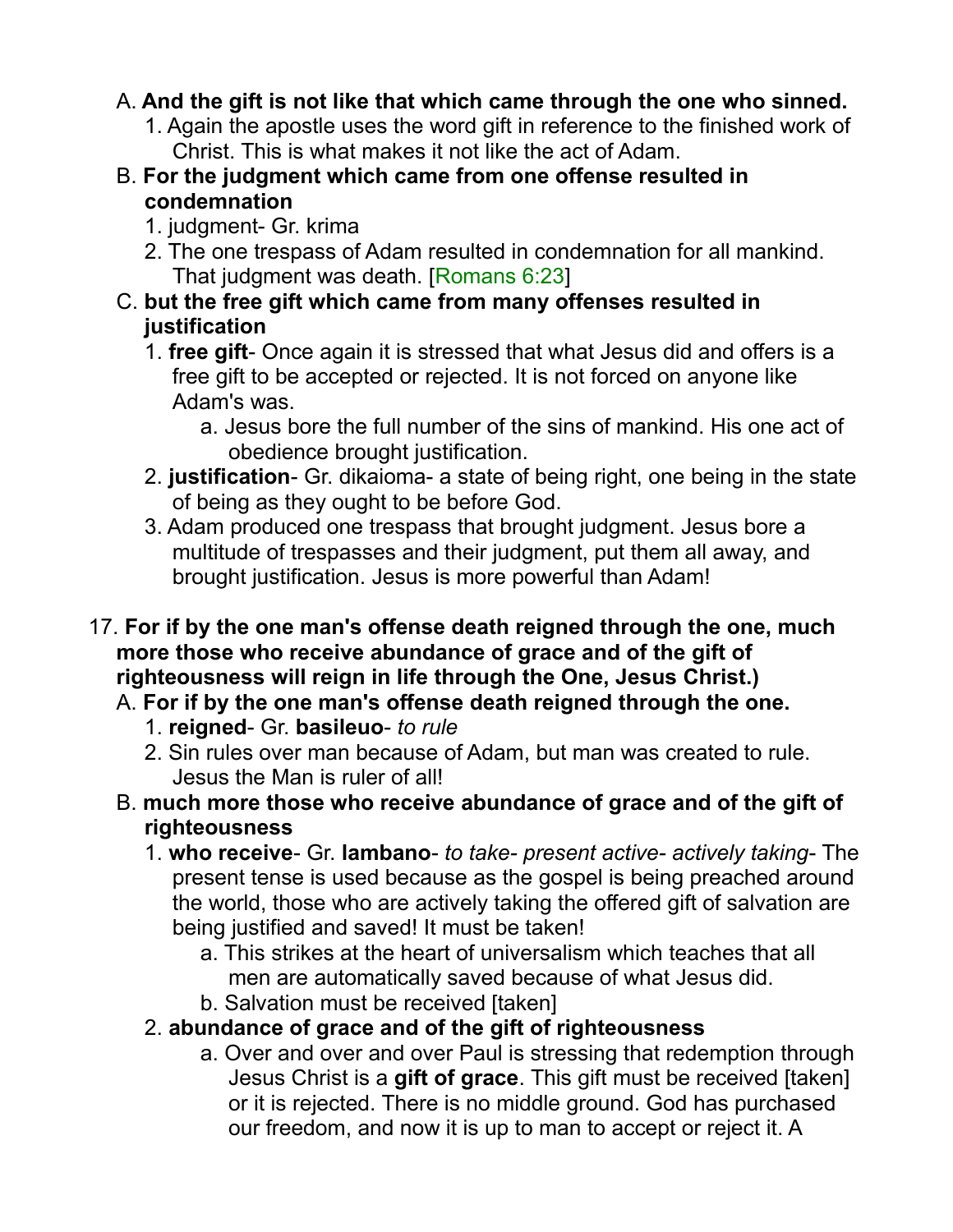forced gift is no gift!

- b. It goes against every fiber in natural man to accept righteousness as a free gift. Man is addicted to trying to achieve it himself. From the sowing of fig leaves in the garden to the myriads of religious observances made by millions of adherents of religion today, righteousness is something man feels he must obtain by his own works and merits.
- c. It takes humility to take the free gift of righteousness.
- d. It takes faith to receive the free gift of righteousness. You must believe the record of God about what He has done for us in Christ and not trust your own feelings and natural inclinations of the flesh that compels you to obtain righteousness by personal works.
- C. **will reign in life through the One, Jesus Christ**
	- 1. **Reign** again sin rules in an unbeliever, but the believer himself rules in Christ. Since the garden we were created to rule. [Gen. 1:26-27]
	- 2. **The One, Jesus Christ** We can only receive righteousness and rulership through One. That One is Jesus Christ of Nazereth- the God Man.
		- a. We reign in life by receiving God's grace and the gift of righteousness. You cannot rule in this life by trying to conquer and trying to achieve your own righteousness. This will only cause you to fall to further degradation. We will rise and rule by grace and the gift of righteousness through Christ.
		- b. Anything we need today can be received by God's grace. Anything we need to rule over can be by accepting the free gift of righteousness by faith in Christ finished work.
- 18. **Therefore, as through one man's offense** *judgment* **came to all men, resulting in condemnation, even so through one Man's righteous act** *the free gift came* **to all men, resulting in justification of life.** 
	- A. **Therefore, as through one man's offense judgment came to all men, resulting in condemnation**
		- 1. Adam committed treason and trespass against God. He was judged and He fell from his position with God. When He was judged and fell then everyone in Him experienced it as well.
	- B. **even so through one Man's righteous act the free gift came to all men, resulting in justification of life**
		- 1. **righteous act** Gr. **dikiaoma**
			- a. Jesus righteous act was his submission to His Father in obedience unto the death of the cross- [Phil. 2:8]
			- b. This act was based upon ultimate and complete trust in His Father that He would be raised from the dead and restored to glory.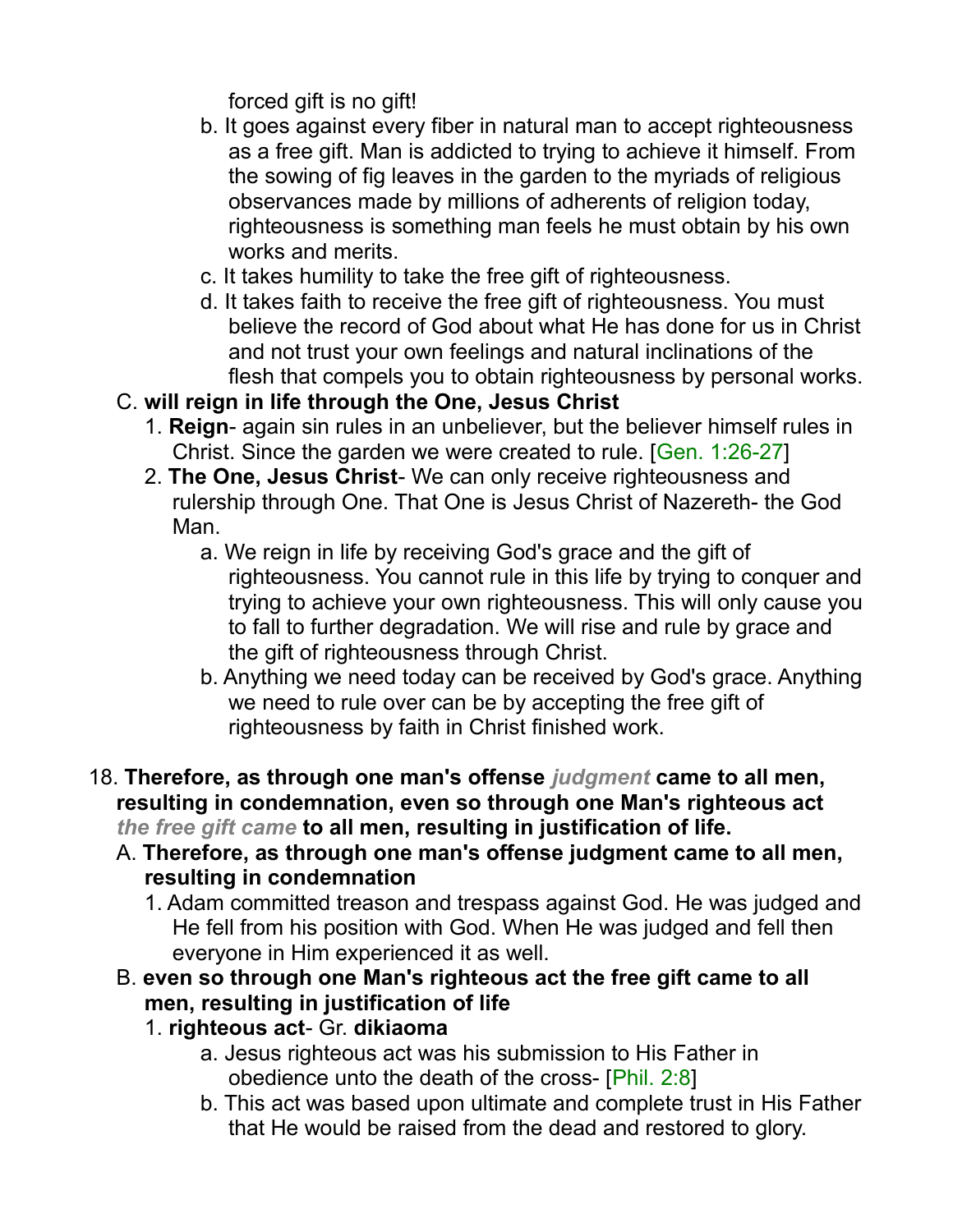2. justification of life- Jesus had a righteous life. This life is given to us in the new birth. Our new spiritual life is righteous.

- C. Sinners can do many outwardly good things but they remain in the prison of sin and condemnation because they have spiritual death. Believers can do bad things but they are in the position of righteousness because of the new principle of righteous life they possess as an eternal possession through their faith in Christ.
- 19. **For as by one man's disobedience many were made sinners, so by the obedience of one shall many be made righteous.**
	- A. **For as by one man's disobedience many were made sinners**
		- 1. **disobedience** Gr. **parakoe** *to fail to listen to or hearken to*
			- a. Adam heard God speak directly to Him not to eat of the tree of the knowledge of good and evil, and that in the day he did, he would die. Adam turned a deaf hear to God's admonition and did it anyway. Eve was deceived [she had second hand information], but Adam was not deceived. [1 Tim. 2:14] Adam disobeyed.
			- b. disobedience is a direct result of unbelief, so much so, they are interchangeable in the New Testament
				- 1b. [Acts 5:32]- give the Holy Spirit to those who obey [believe] Him
				- 2a. [Gal. 3:1]- obey [believe] the truth
				- 3b. [Gal. 5:7]- obey [believe] the truth
				- 4b. [2 Th. 1:8]- do not obey [believe] the gospel
				- 5b. [Heb. 5:9]- eternal salvation is given to those who obey [believe] God.
				- 6b. [1 Pet. 4:17]- obey [believe] not the gospel of God
			- c. Obedience that God accepts in the New Testament is the obedience of faith.
				- 1c. [Romans 1:5]- obedience of faith
				- 2c. [Romans 16;26]- obedience of faith

## 2. **many were made sinners**

a. We all received the Adamic sin principle through our natural birth. This sin principle is an active force that leads all men to sins and to separation from God, and slays them.

#### B. **so by the obedience of one shall many be made righteous**

- 1. **obedience hupokuo** *to listen or hear under- to listen and then submit under to what is heard*
	- a. True obedience comes from faith. Jesus believed his Father and acted accordingly.
	- b. Jesus had to trust the Father in the Garden of Gethsemane. He had to believe that if He became sin and took on the sins of all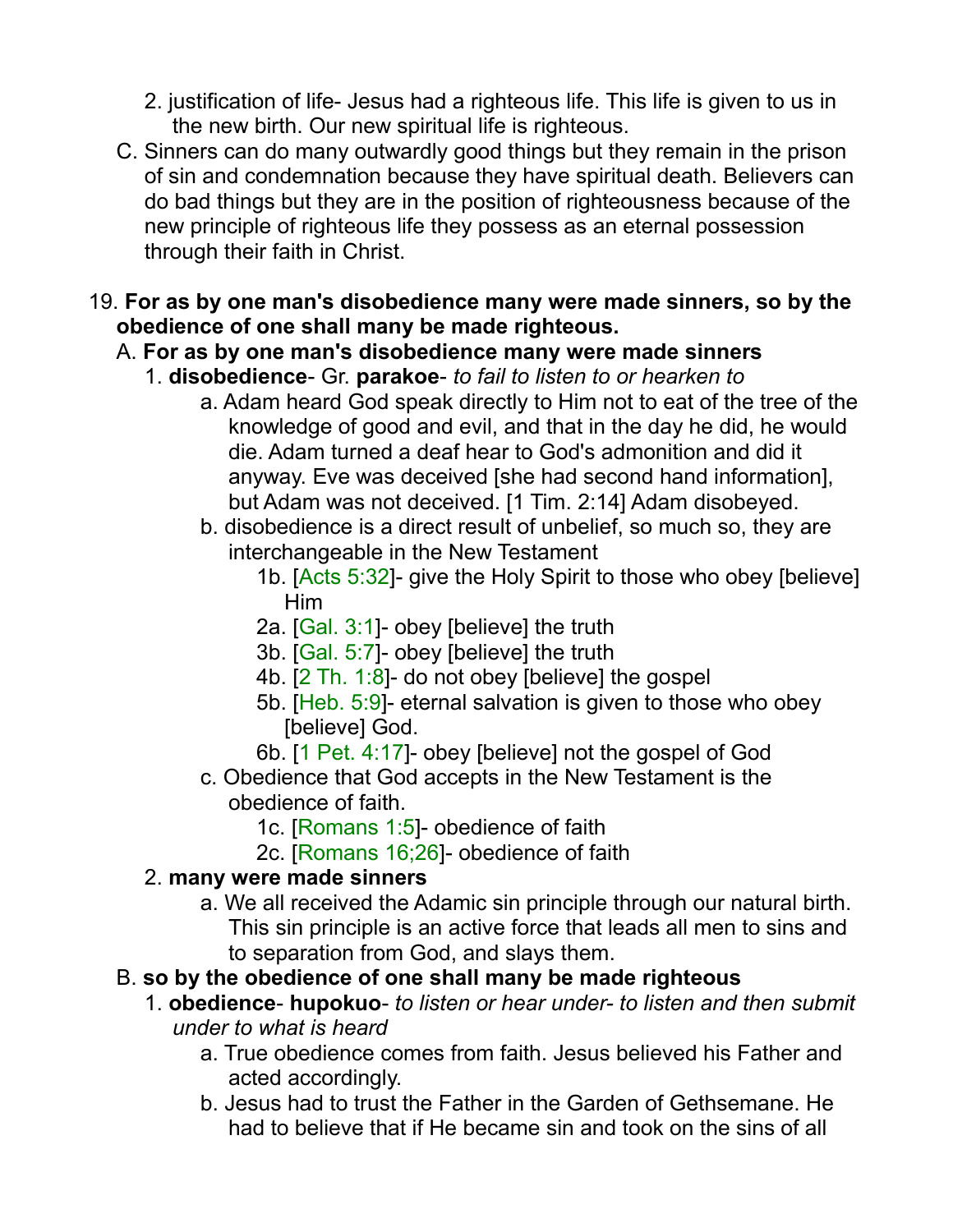humanity and was cut off for it, that God was true to His Word to raise Him up the third day and restore Him to His place of Glory. Jesus gave it all up in trust and faith in His Father. Faith finds it's strength in love. Jesus was fully persuaded of God's eternal love for Him. He could trust His Father in even death!

- 2. It was Jesus absolute obedience in life and in death that is credited to the believer. Jesus obtained righteousness under the Law by perfect obedience. He fulfilled the Law in His perfect life. He ended his life with the ultimate obedience- allowing Himself to be separated from His Father He had been in union with for eternity. Jesus fulfilled the sacrifices in His death.
- 3. We are blessed by God because of obedience. However, the obedience that God's blesses is PERFECT obedience during one's entire lifetime! No human has been able to give to God the obedience He requires to bless us, except ONE MAN. Jesus Christ lived a perfect obedience from the manager to the cross. He did it as our representative! His High Priest duties began at birth and continues on throughout eternity. Jesus lived and died has our representative. What Jesus accomplished in His finished work- is credited to us as righteousness by faith. Praise God!

### 20. **Moreover the law entered, that the offence might abound. But where sin abounded, grace did much more abound:**

#### A. **Moreover the law entered**

- 1. **entered** Gr. **pareiserchomai** *to enter in alongside*
	- a. The Greek word was used of a minor actor coming onto stage for a brief time reveal the villain to introduce the hero.
	- b. The Law was temporary. It came on the stage of humanity for a short time to point out man's problem- sin, and to point to the major actor and hero in the human drama- Jesus who would save and redeem man.
	- c. The Law exposed man's sin and taught about the coming redeemer.
	- d. The Law came alongside. Along side of what? Along side of the Abrahamic Covenant! Before the Law the Jews lived under the Abrahamic Covenant of grace. God blessed them because He made an oath to Himself to do so. It was not until the Jews accepted another covenant were they now blessed by perfect observance to God's laws. No one could do this so God allowed animal sacrifices be killed to cover their sin. These represented Jesus' finished work for them. The Jews were blessed because of the blood of the Lamb, and not their works.
	- e. You could operate under either one of these covenants. If you had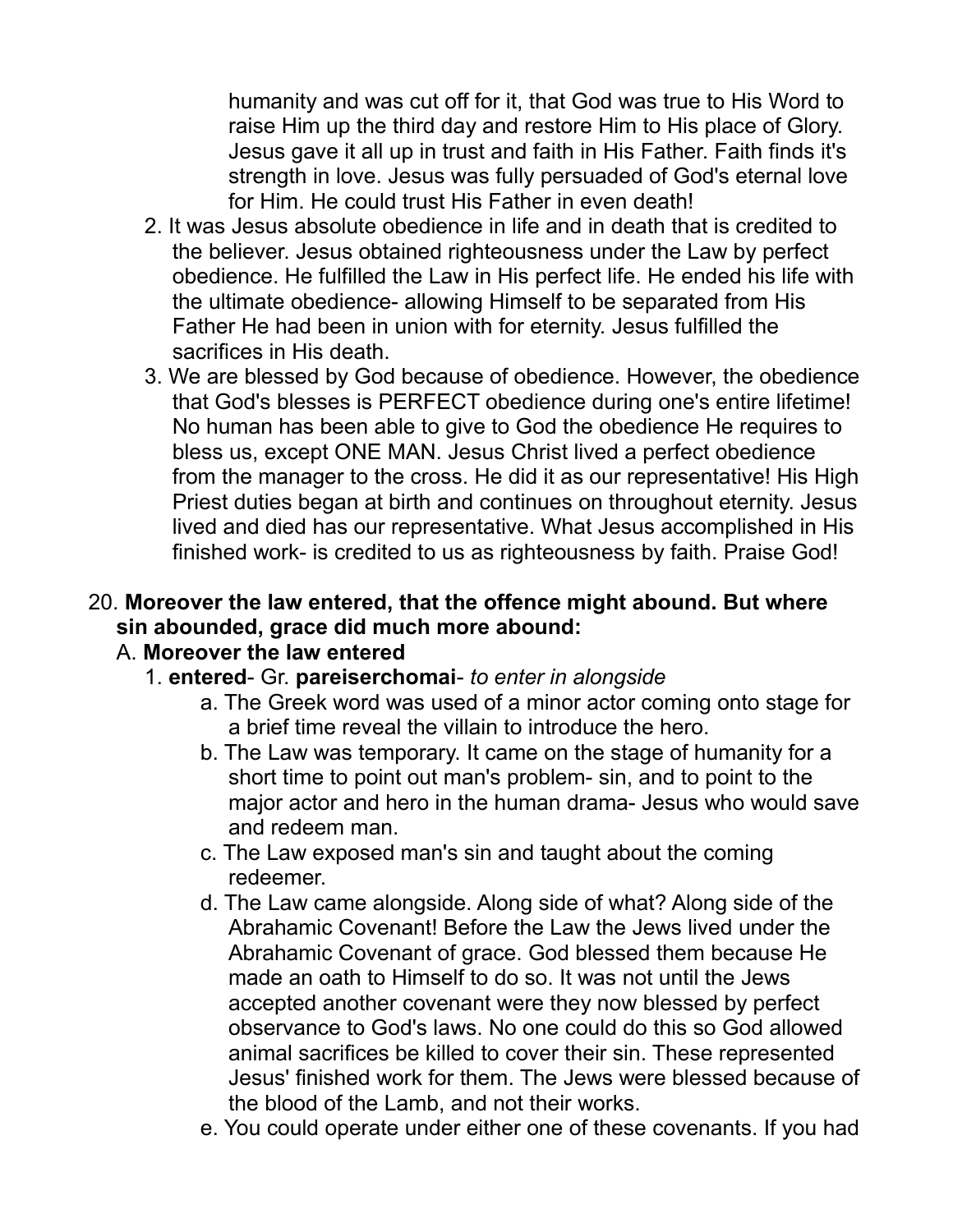faith you could move under the blessing and protection of the Abrahamic covenant. One great example of this was David. David killed Goliath trusting in the covenant of Abraham and not the Law. When David sinned with Bathsheba the Law said he must be killed. David trusted in the Abrahamic covenant and was spared.

f. Today we live in the New Covenant which is the fulfillment of the Abrahamic Covenant. God promised his grace to Abraham and to His SEED. Jesus Christ is his seed. When are in Christ and we are now Abraham's seed and heirs according the to promise! [Gal. 3:29]

# B. **that the offence might abound**

- 1. Many misread this to say that God gave the law to make sin abound. NO! No, He did not!
- 2. **offence** Gr. **paraptoma-** *stepping out of the clearly marked way*
	- a. God gave the Law to make offense or transgression to abound
	- b. Sin was in the world before the Law, but there was no transgression with Law. Once Law is introduced then sin becomes violation and transgression. It takes law to bring out the outward revelation of what is hidden in man's hearts! When Law is introduced then men realize there is something within that does not want to obey God or do what is right. He has a revelation that He is a sinner before God.

## C. **But where sin abounded**

#### 1. **sin**- Gr. **harmartia**- *missing the mark*

a. Transgression is sin. You can have sin and no transgression, but you cannot have transgression and no sin. So sin did abound because transgression which is sin abounded.

## D. **grace did much more abound**

- 1. Grace is more powerful and abundant than sin. Sin is the by-product of man and fallen creation. Grace is the by-product of God. What is of God is always greater and more abundant that what is of man or creation.
- 2. When we say that our sin is too great for God to forgive, we commit the sin of blasphemy and foolish pride! To say what came of you is greater than what comes from God is insolence at it's height!
- 3. Accept that Jesus's sacrifice was greater than your sin! Accept forgiveness. Accept God's grace right now!

#### 21. **That as sin hath reigned unto death, even so might grace reign through righteousness unto eternal life by Jesus Christ our Lord.** A. **that as sin hath reigned unto death**